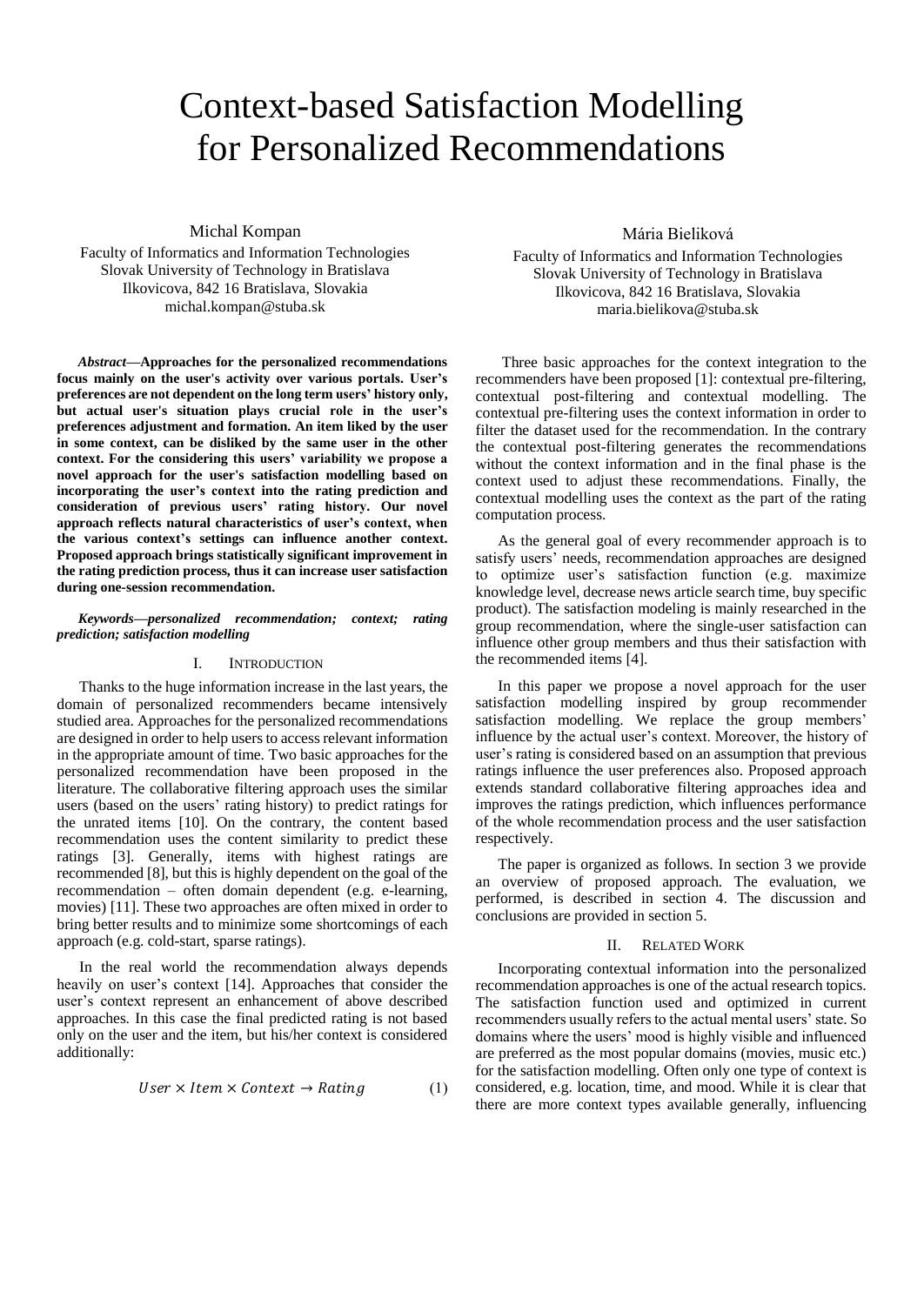each other and describing actual user's situation (not considered in actual context-aware approaches).

One of such approach in the domain of images is a photo context-aware recommender MMedia2U [6]. It is based on the defined hierarchical context model of the photographer and searches for the most similar context from the data. Proposed approach requires modelling the context for specific domain; moreover the context dependent weights have to be found and optimized.

Popular domain for the recommendation is the movie or multimedia domain. Biancalana et al. [2] designed a contextaware recommender based on the hypothesis that when user prefers watching movies in a particular period of time, these movies should have more significance. The only considered context is the time of rating provided in specific time.

The probabilistic music recommender was proposed by Wang et al. [12]. The method is based on the automated activity classification, when based on the mobile phone various daily activities are detected thanks to the device's sensors. This user's context with combination of the music content analysis (placed on the device) allows generating recommendation in respect to the performed activity.

Current approaches are often focused on one type of context. It is clear that there are considerable factors (context types) influencing users in their preferences and satisfaction, but often we are unable to collect them. On the other hand, when more context types are available it is quite difficult to integrate these into the recommendation process. Moreover, the essential features of such context are often omitted – one context can strengthen the influence of other context types (e.g. bad weather

and mood) and thus it influences the user's satisfaction respectively.

The users' satisfaction modeling is researched mainly in the group recommendation domain. The satisfaction modeling is thus used for the rating prediction which considers the context of other group members. Users, which experience the content within the group, are influenced by the other users (in the mean of the mood, personality or relationship) and thus the predicted rating can be dramatically influenced.

Masthoff proposed three variants of the satisfaction function for the group recommendation which take into account users' ratings, impact decrease over the time or the members' mood influence as the source of the group context [7], while some improvement in the users'satisfaction was reported. We believe, that considering the idea of user's satisfaction as the context influence modeling, can improve the rating prediction and thus the recommendation process.

#### III. INFLUENCE MODEL

For the user's context influence modelling, we propose a method, which is based on the group satisfaction modelling principles. We consider a user's context during the recommendation process and we adjust rating prediction to the actual user's circumstances (Fig. 1). Our approach is based on an assumption that actual user's ratings are influenced by the previous experienced content and actual user's situation – user's context. The user context is not considered as the one isolated influence, but the context itself is able to strengthen other context influence and vice versa. Our idea reflects the user's feelings intensity in the history also, which contributes to the actual predicted rating.



Fig. 1. Collaborative recommendation process, enhanced by context-based influence modelling (grey box).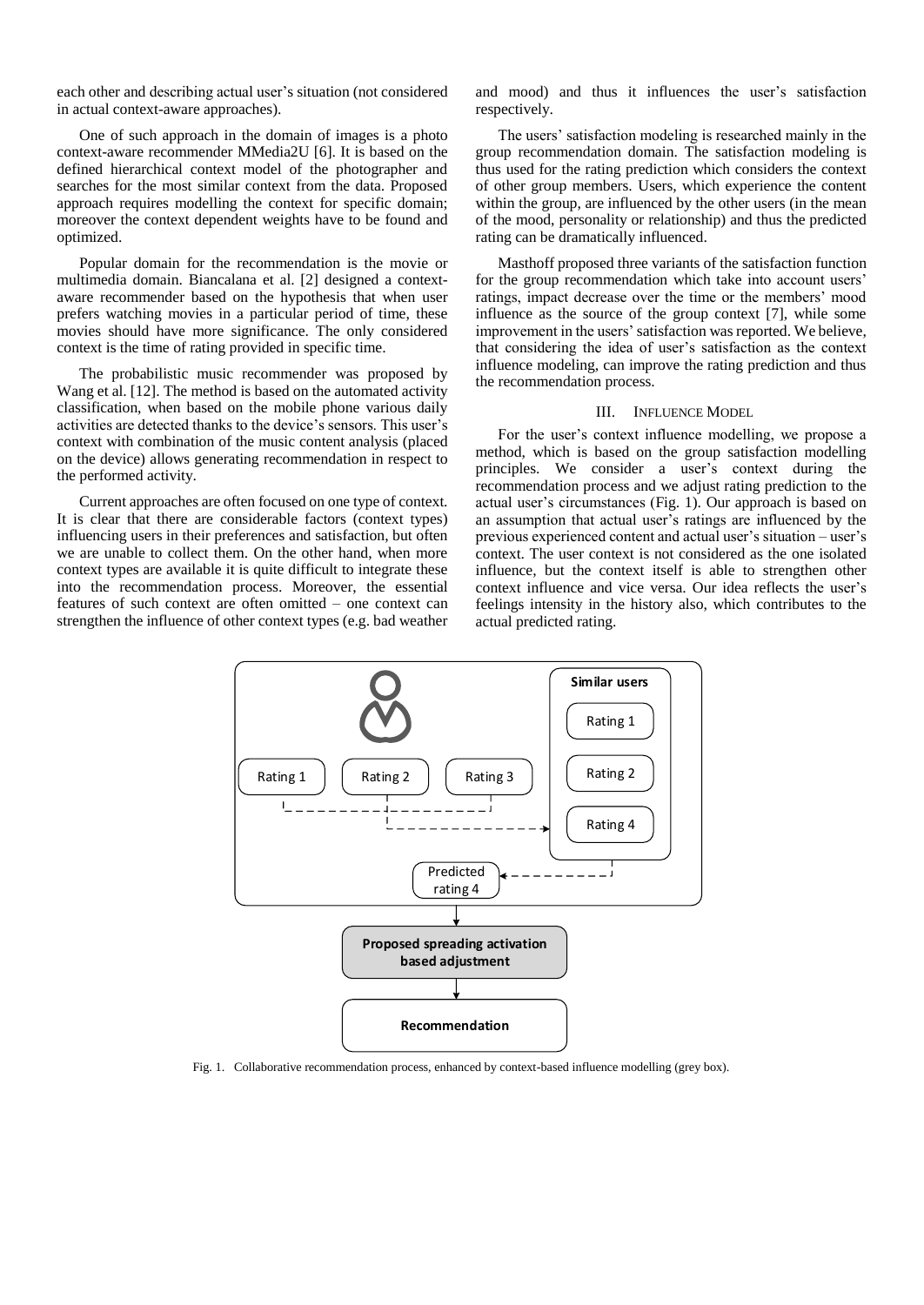Proposed context-based influence modelling enhances collaborative recommendation process. It consists of three basic steps:

- 1. Predict ratings for unrated items
- 2. Spread activation through user's item specific influence graph
- 3. Combine user's ratings history and result of influence graph

The standard prediction of ratings for unrated items can be computed based on various approaches. Generally, this prediction is computed based on the ratings of similar users (similar interest in the history), e.g. the average of similar users' ratings (Equation 2). The cosine similarity is widely used in the task of similar users' search, while it balances the computation cost and the performance. We propose to enhance predicted ratings computed in this manner by proposed spreading activation based approach, which spreads the activity within a graph based on the context influence of specific user and specific item.

$$
Rating_{u \in Users, i \in items} = \frac{\sum Rating_{similar users, i}}{|Similar users|} \tag{2}
$$

Based on the actual user context, we construct for every user and every predicted item the graph of user's influences (e.g. user's context) and spread activation (predicted rating) within this influence graph (Fig. 2). The influence graph can be constructed based on various users' contexts as mood, emotion or day of the week etc.



Fig. 2. Influence graph constructed for every predicted item (gray) and corresponding contexts (C1..C3).

Thanks to this idea, proposed approach can adapt to several domains, where various user's context data is available. Proposed model allows us to model the context influences where e.g. user's mood can be strengthen by the item emotion, day of the week etc.

Not only the actual user's context influences the predicted ratings. Previously experienced items influence user's actual mood and the ability to experience the content as well. Because of this factor, we propose considering user's rating history (in the user's history used for prediction). These ratings are considered with the time decay factor (logarithm) – more recent item influences the user's rating stronger. Finally, predicted rating is adjusted by considering actual user rating history and his/her context as:

Rating<sub>u,i</sub> = 
$$
\kappa \eta \left( \frac{\sum_{j=1}^{|I|-1} \left( (\log_{|I|-1} \sqrt{j+1}) \operatorname{hist}_{u_{i,j}} \right)}{|I|-1} \right) +
$$
  
+(1 -  $\eta$ ) sp(i, u) (3)

where  $\mathfrak{so}(i, u)$  refers to the result of the spreading activation in the user's  $u \in \text{Users}$  influence graph for the predicted item  $i \in I$ tems. Proposed formula is adapted to the item rating scale  $\langle -5.5 \rangle$  where  $\kappa = 2.631$  (normalization to the scale). The user's rating history is considered as the  $\eta$  and the actual user context as the  $1 - \eta$  of final predicted rating (set based on the evolutionary computation approach to  $\eta = 0.4$ ). The user's history  $(hist_{u_{i,j}})$  refers to ratings of before experienced items (ratings of items rated previously by user  $i$ ), while the item recency is considered (more recent item has higher influence). Finally, adjusted ratings are used for the standard collaborative recommendation, where based on the highest ratings items are recommended to the user.

## IV. EVALUATION AND RESULTS

To evaluate proposed satisfaction influence modelling approach and to explore the potential of its usage in the recommendation process, we developed the average rating predictor (ARP). Similarly, we developed standard collaborative recommender, in order to compare expected improvements. The standard collaborative approach was designed as follows:

- 1. based on the cosine similarity find most similar users through the train data;
- 2. select the Top N (based on the popularity and average ratings) not visited items with the top rating;
- 3. recommend selected Top N items to the user.

For the experiments we used LDOS-COMODO dataset [4], which includes users' ratings on movies and provides a corresponding context of this recommendation (weather, mood, emotion, day type etc.). On the contrary, to this rich context information, dataset consist of 2 296 ratings on 1 232 movies from 121 users. Most of items received 2-6 ratings, while the standard long tale (Fig. 3) can be observed in users' rating behavior (minimum 1 and maximum 275 ratings per user). The sparsity of this dataset results to the low precision values, but the expected improvement can be demonstrated.

In order to investigate the characteristics of proposed method, we involved several metrics widely used for recommender system's evaluation. The Precision $(2, 1, 3, 5, 10)$  is computed as the standard precision metrics for the Top 1-10 recommended items respectively.

The performance of the rating prediction is evaluated based on the Mean Absolute Error (MAE) and the Root Mean Absolute Error (RMSE) [9]. While the RMSE prefers more and small errors, the MAE prefers larger and few errors. The dataset was split into the train and test data. In addition, the 10 fold crossvalidation was performed.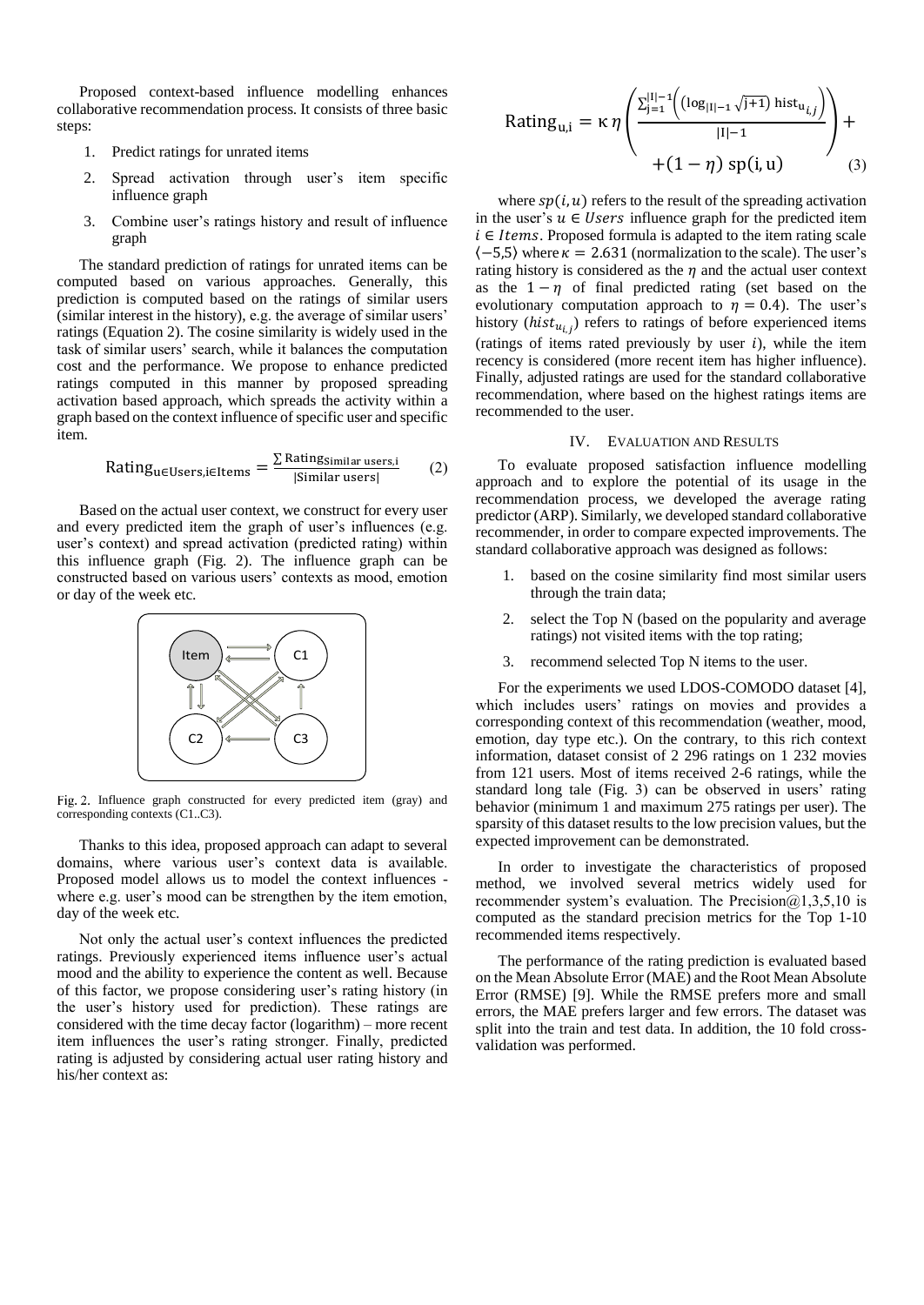

Fig. 3. User's rating distribution in LDOS-CoMoDa dataset.

### *A. Rating prediction*

Firstly, we focus on the rating prediction. Often the recommendation method (mainly in the collaborative filtering) tries to predict the rating for the recommending item candidate and next recommend items receiving highest ratings. In order to compare the performance of proposed approach, we developed the average rating predictor (ARP). The rating prediction for the user is computed as the average of similar users' ratings for specific item. For the similar users determination we involved widely used cosine similarity.

Next we generated predictions based on various numbers of similar users used for the prediction  $(3,5,10,20)$ . As we have expected, more users used for the computation better prediction are generated (Table I - ARP). Our proposed method extends the standard ARP by involving the spreading activation and considering of the user's rating history (previously rated items).

TABLE I. RATINGS' PREDICTION COMPARISON FOR VARIOUS SIMILAR USERS' SIZES (ARP-AVERAGE RATINGS PREDICTOR, PM-PROPOSED METHOD).

|                      | <b>MAE</b> |      | <b>RMSE</b> |      |  |
|----------------------|------------|------|-------------|------|--|
| <b>Similar users</b> | <b>ARP</b> | PM   | <b>ARP</b>  | PM   |  |
|                      | 1.12       | 0.79 | 1.24        | 0.91 |  |
|                      | 1.11       | 0.79 | 1.23        | 0.91 |  |
| 10                   | 1.01       | 0.80 | 1.23        | 0.92 |  |
| 20                   | 1.06       | 0.80 | 1.20        | 0.92 |  |
| Avg.                 | 1.08       | 0.79 | 1.23        | 0.91 |  |

For the experiment, we used three types of context from CoMoDa dataset - user's mood, user's emotion and the weather. In the training phase we adjusted the weights of graph edges. As we discussed above the context can strengthen other contexts. Thus in most circumstances the user's influence graph includes edges not only between the predicted item (Fig. 2 - Item) and the contexts involved, but there are edges also between contexts themselves.

As we can see our approach outperforms the ARP in all settings used in experiment (Table I - PM), while obtained improvement is considered to be extremely statistically significant ( $p = 2.50E - 07$ ,  $\alpha = 0.05$ ,  $t = 19.3$ ). Based on

these results, we conclude that proposed approach is suitable to improve standard ratings prediction approaches and thus can be used in the recommendation process.

In order to compare obtained results with more sophisticated rating prediction approaches, we used well-known data mining software RapidMiner (www.rapid-i.com), where 10-fold cross validation was performed over the dataset on three rating prediction approaches. The Matrix factorization, Bi-polar slope one [5] and Global average were compared to our proposed approach (Fig. 4), while the proposed approach outperforms all three approaches in the MAE and RMSE metric respectively.

As the proposed approach considers the context of users, next we performed training of reference models with contextaware data. As we can see (Fig. 5), similar pattern as when no context was used can be observed. The improvement of reference approaches in MAE and RMSE metrics respectively (comparing to no context information) was very small, while proposed approach obtains the best result. Obtained results supports our hypothesis, that proposed context enhanced rating prediction approach improves the standard used approaches.



Fig. 4. Rating predictors comparison Matrix factorization (MF), Bi-polar slope one (BPSO), Global average (GA) and proposed context-based influence modelling (PM).



Fig. 5. Rating predictors with context consideration comparison Matrix factorization (MF), Bipolar slope one (BPSO) and proposed context-based influence modelling (PM).

#### *B. Recommendation*

As the rating prediction is used as the input for the recommender system, we performed an experiment focused to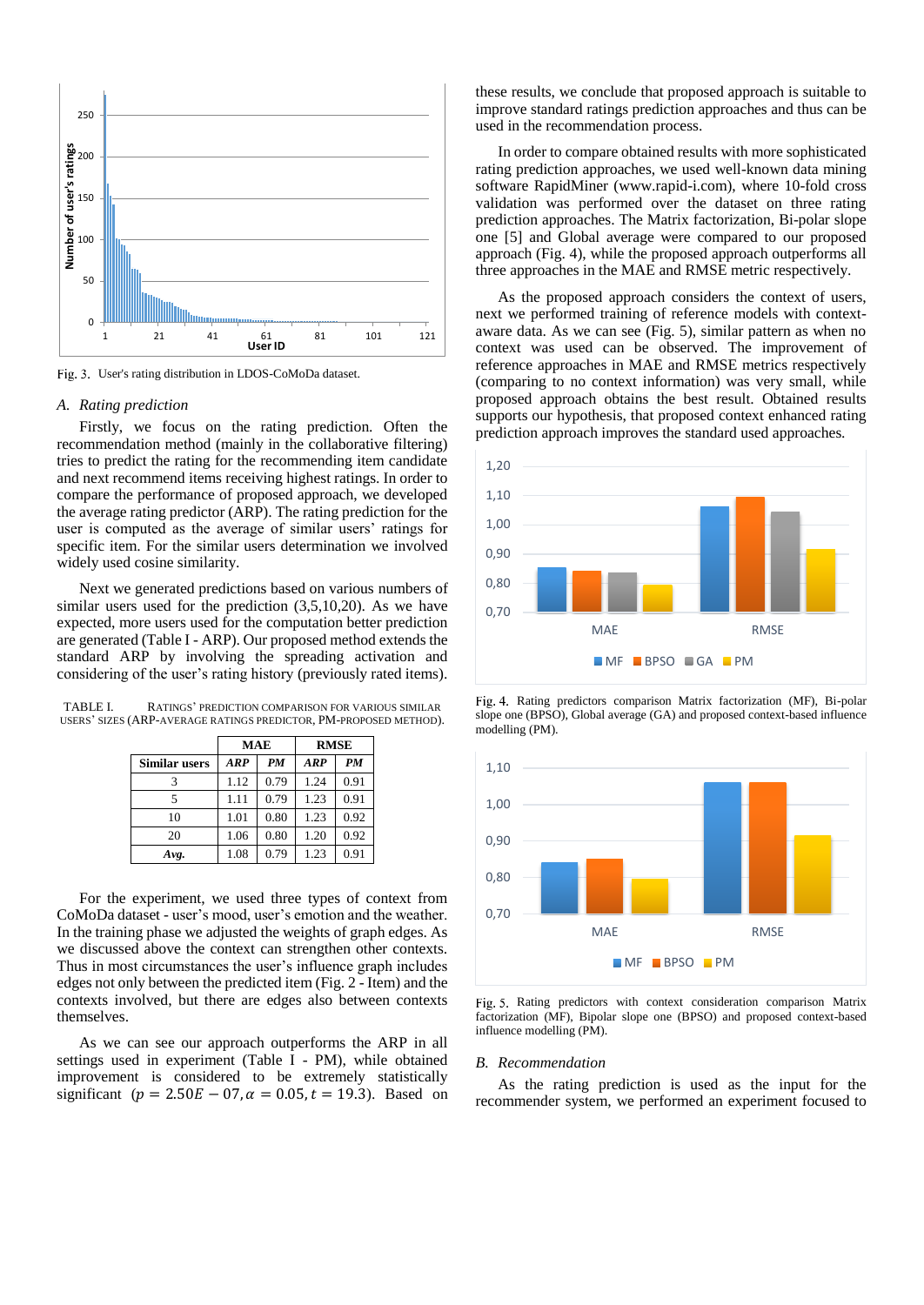investigate the performance of the collaborative recommender, which uses proposed context influence modelling. In order to compare results of proposed approach, we implemented standard collaborative recommender.

We involved Precision@1-10 and various sizes of similar users were used respectively. The results for the standard collaborative recommender and for the recommender boosted by our proposed context-based influence modelling are very low (Table II). This can be explained by the dataset we used, when the compromise between the number of ratings and context obtained have to be found. As the number of ratings obtained from users are very low or there are not enough of similar users, the collaborative filtering approach suffers from the well-known cold-start problem.

Despite of low numbers, basic characteristics can be observed. As we can see, the standard recommender obtains the best results when 5 similar users are used in the computation, followed by 3 users. This is an interesting result, while it shows that users do not generally follow the majority and average users' rating and thus small compact groups of sizes 3-5 can be found (in the respect to the dataset used - low user activity). As we can expect, the Precision@1 (top 1 item is recommended) brings the best results, while number of users' ratings in the dataset is generally small.

TABLE II. COMPARISON OF STANDARD COLLABORATIVE RECOMMENDER (SC) TO THE COLLABORATIVE RECOMMENDER ENHANCED BY PROPOSED CONTEXT BASED INFLUENCE MODELLING (PM). VARIOUS SETTINGS ARE PRESENTED - PRECISION@1,3,5,10 AND NUMBER OF SIMILAR USERS USED FOR THE COMPUTATION.

|      | <b>Number of similar users</b> |       |       |       |       |       |           |           |  |  |
|------|--------------------------------|-------|-------|-------|-------|-------|-----------|-----------|--|--|
| P@   | 3                              |       |       |       | 10    |       | 20        |           |  |  |
|      | SC                             | PM    | SC    | PM    | SC    | PM    | <b>SC</b> | <b>PM</b> |  |  |
| 1    | 0.023                          | 0.040 | 0.028 | 0.046 | 0.027 | 0.041 | 0.017     | 0.045     |  |  |
| 3    | 0.022                          | 0.023 | 0.025 | 0.025 | 0.017 | 0.018 | 0.014     | 0.021     |  |  |
| 5    | 0.022                          | 0.022 | 0.024 | 0.021 | 0.016 | 0.017 | 0.013     | 0.014     |  |  |
| 10   | 0.019                          | 0.020 | 0.021 | 0.014 | 0.015 | 0.015 | 0.012     | 0.011     |  |  |
| Avg. | 0.021                          | 0.026 | 0.024 | 0.027 | 0.019 | 0.023 | 0.014     | 0.022     |  |  |

Results clearly show that recommender with our proposed context-based influence modelling outperforms standard recommender when only one item is recommended generally. In other settings is the difference very small and proposed recommenders are comparable. When the average precision is computed, the proposed approach outperforms standard collaborative recommender (thanks to the large difference in P@1). This result is an implication of the dataset characteristics used for the evaluation, while there is lack of appropriate amount of users' ratings for the off-line evaluation. As the rating prediction enhanced by the satisfaction modeling approach statistically significant improves results, the recommendation improvement is expected when normal user activity is produced.

## V. CONCLUSIONS

In this paper, we proposed a context-based influence model, which considers user's actual context and his/her ratings history for the rating prediction adjustment. Such predictions can be used in the recommendation approach in order to improve the performance and precision of recommenders.

Proposed approach is based on the group satisfaction modelling as we believe that the one context type influence have to be adjusted based on the other known and available contexts types. For every user and every predicted item rating we construct the influence graph. In this graph the vertexes represent the user's context (e.g. mood, emotion, day type), predicted item rating and edges model the context influence (based on the assumption that the context influence can be strengthen by other context). Next, the spreading activation is applied, which results to the adjusted rating based on the actual context. As the graph consists of the context and item, the performance decrease (comparing to standard approach) is minimal, while repeating patterns of this graph can be observed and thus stored as pre-computed.

Proposed approach considers the user's rating history as well, while the previous ratings are combined with the adjusted rating from spreading activation. This is done by weighting the history ratings (time decay factor) and combine in some manner with the adjusted rating. In this manner, we are able to adapt to various user's contexts and domains.

Our statistically significant results support our hypothesis, that proposed approach outperforms standard prediction approach (average difference MAE-26.86%, RMSE-26.06%) and other rating prediction approaches as Matrix factorization or Bi-polar slope one; while incorporating to the recommender system brings the recommendation improvement.

Weights of the proposed influence model can be personalized and thus every user can have own instance in order to reflect unique personalities. With the various domains and the goals of the recommendation in these domains (e.g. e-learning) the "non-standard" context can be used - teacher and his/her ratings, exam date, etc. We plan to investigate characteristics of such application of our approach.

### ACKNOWLEDGMENT

This work was partially supported by the Scientific Grant Agency of Slovak Republic, grant No. VG1/0675/11 and the Slovak Research and Development Agency under the contract No. APVV-0208-10.

#### **REFERENCES**

- [1] G. Adomavicius, A. Tuzhilin, "Context-Aware Recommender Systems," in Recommender Systems Handbook. Springer, 2010, pp. 217-253.
- [2] C. Biancalana, F. Gasparetti, A. Micarelli, A. Miola, and G. Sansonetti, "Context-aware movie recommendation based on signal processing and machine learning," in Proceednigs of the 2nd Challenge on Context-Aware Movie Recommendation (CAMRa '11). ACM, New York, NY, USA, 2011, pp. 5-10.
- [3] M. Bieliková, M. Kompan, and D. Zeleník, "Effective Hierarchical Vector-Based News Representation for Personalized Recommendation," in Computer Science and Information Systems, 2012, vol. 9, no. 1, pp. 303-322.
- <span id="page-4-0"></span>[4] M. Kompan, "Group Inspired Single-User Collaborative Filtering," Information Sciences and Technologies Bulletin of the ACM Slovakia, 2012, vol. 4, no. 2, pp. 35-37.
- [5] A. Košir, A. Odić, M. Kunaver, M. Tklačič, and J. Tasič, "Database for contextual personalization," Elektrotehniški vestnik [English print ed.], 2011, vol. 78, no. 5, pp. 270-274.
- [6] D. Lemire, A. Maclachlan, "Slope one predictors for online rating-based collaborative filtering," in Proceedings of SIAM Data Mining (SDM'05), 2005, pages 1–5.